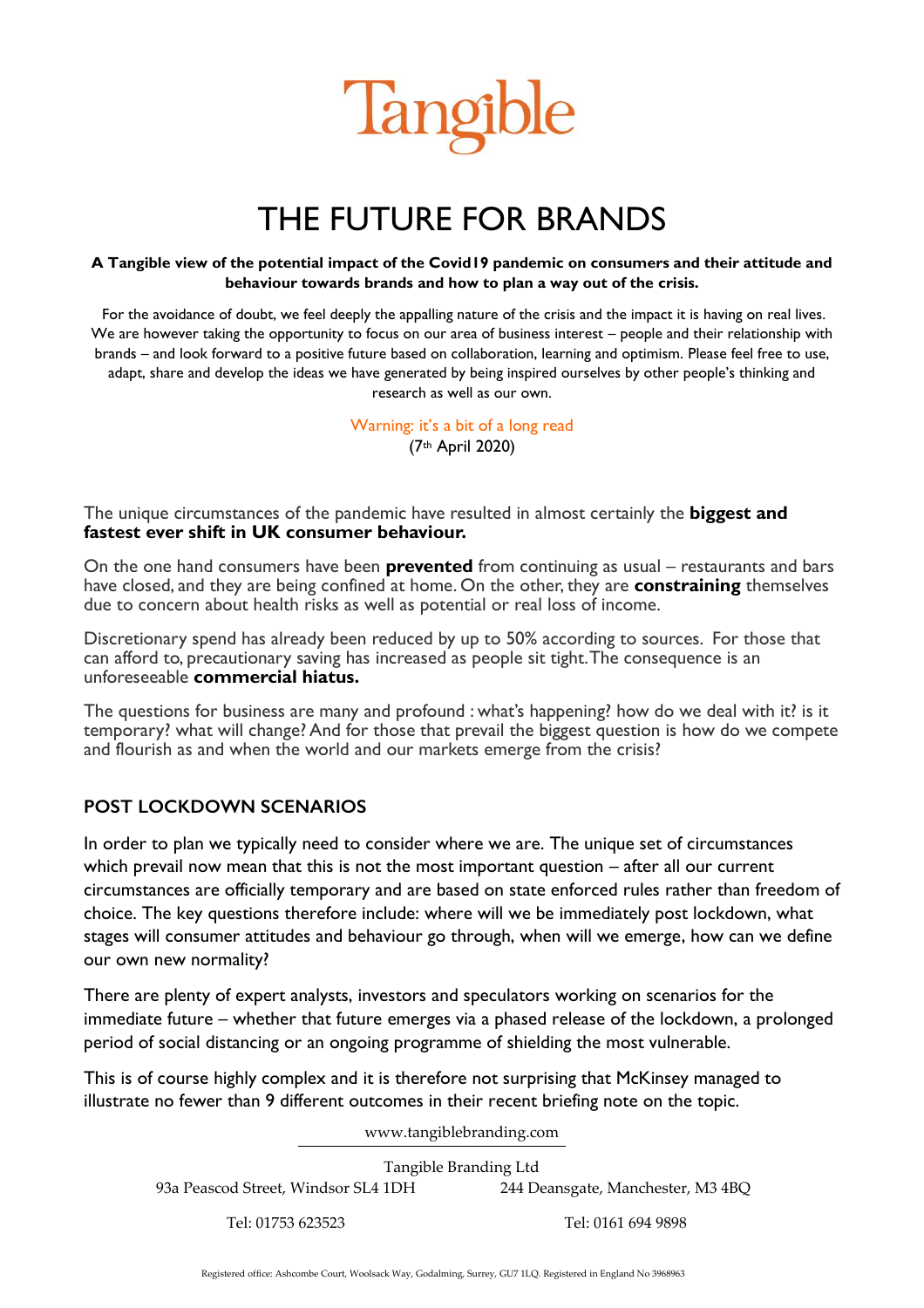

(McKinsey, Covid 10 Briefing note 30<sup>th</sup> March 2020)

Based on our understanding of consumers and brands, with the experience of researching the 2008-9 financial crisis as well as this Covid 19 pandemic , **the Tangible view is**:

- **1. We believe there will be a severe and negative impact on the economy and people's personal finances**
- **2. We expect consumer confidence to be at historically low levels**
- **3. Whilst some pandemic crisis feelings will eventually be forgotten others will be carried over and influence new consumer behaviours**
- **4. Weak brands and businesses will come under pressure and many will disappear**
- **5. Strong businesses will flourish creating a successful future by resetting and reforming their propositions based on understanding shifts in attitudes and behaviour**

This note is intended to help brand owners with an exploration of the ways that current circumstances may motivate people to behave differently in future in terms of their attitudes towards brands and their resulting buying activity.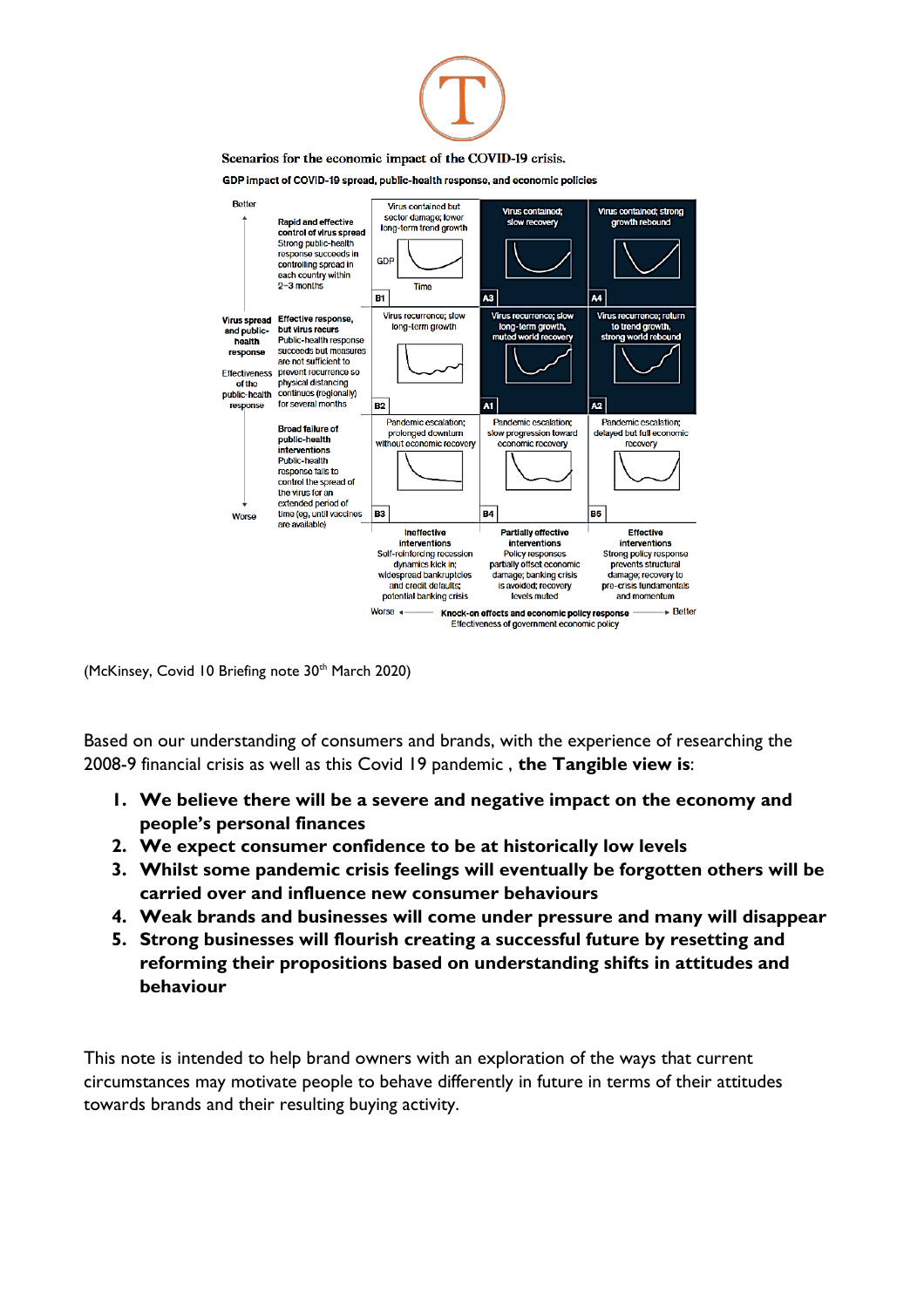## **WHY CONSUMERS BUY BRANDS AND WHAT'S CHANGING**

We know that the text book definition sees brands operate as a combination of a name and a promise, represented by a set of recognisable properties that form a mark of trust. This much has not changed in recent times.

We also know that successful brands are those which have a *recognised* name and an *appreciated*  promise that resonates with a *consumer want or need.* The result is that reputation builds based on experience.

It is this dynamic that has been dramatically disrupted as well-established wants and needs have been put into a state of acute flux.

At the same time people's normal perceptions of the same brand – depending on their perspective, personal experience and attitudes, experience of the product and understanding of the promise – are being dislocated.

There are two key reasons for this:

**1. Brands are disappearing from view** (due to a lack of physical availability) or they are **being pivoted and transformed** in front or people's eyes (food wholesalers such as The Sausage Man becoming branded D2C offers ; BrewDog and LVMH brands including Bulgari switching into hand sanitiser products)

| <b>THE SAUSAGE MAN ONLINE SHOP</b>                                                                  |                                                                                                                                                                                                                                                                        |                                                                                                                                |  |  |  |
|-----------------------------------------------------------------------------------------------------|------------------------------------------------------------------------------------------------------------------------------------------------------------------------------------------------------------------------------------------------------------------------|--------------------------------------------------------------------------------------------------------------------------------|--|--|--|
| <b>24 HOURS DELIVERY TO</b><br><b>MOST REGIONS</b>                                                  | <b>FREE DELIVERY IN</b><br><b>MAINLAND UK</b>                                                                                                                                                                                                                          | <b>ALWAYS HIGH QUALITY</b><br>SALE<br><b>ITEMS ON SALE</b>                                                                     |  |  |  |
| <b>REWARD POINTS AND</b><br><b>AMAZON EGIFT VOUCHERS.</b><br>CLICK HERE!                            | <b>SHOP 24 HOURS WHEN</b><br><b>CONVENIENT</b>                                                                                                                                                                                                                         | <b>NEED HELP? JUST CONTACT</b><br><b>US!</b>                                                                                   |  |  |  |
|                                                                                                     | We are a wholesaler, selling only to businesses. But we are opening our store to the public! As shopping for quality meat becomes<br>increasingly difficult with stockpiling and online retailers are being overwhelmed, we have decided to open up our online shop to | everybody. No minimum order value and free delivery on orders over £65. In DA postcode areas free delivery on orders over £40. |  |  |  |
| The VW bundle can be bought without a minimum order value.<br>Please read our delivery information! |                                                                                                                                                                                                                                                                        |                                                                                                                                |  |  |  |
|                                                                                                     |                                                                                                                                                                                                                                                                        |                                                                                                                                |  |  |  |
|                                                                                                     |                                                                                                                                                                                                                                                                        |                                                                                                                                |  |  |  |
|                                                                                                     |                                                                                                                                                                                                                                                                        |                                                                                                                                |  |  |  |
| <b>BREWGEL</b><br><b>BREWGEL</b><br><b>BREWGEL</b><br><b>MONEY AND IN EXCHANGE</b>                  | <b>BREWGEL</b><br>#StayHome<br>With Acquis di Polima                                                                                                                                                                                                                   |                                                                                                                                |  |  |  |
| SANITISEI                                                                                           |                                                                                                                                                                                                                                                                        |                                                                                                                                |  |  |  |

**2. Trust** is hard won and easy to lose. Certainty has been replaced by doubt, confusion and contradictions. People are unsure about what they can expect, what is right, who is doing the right thing and whether things will return to normality. This raises conscious questioning of businesses, brands and claims which will typically be addressed directly and indirectly through ongoing dialogues between brand owners and consumers but which has largely been halted by communication expenditure freezes and disrupted buying patterns. Authentic brand purpose is likely to be a prerequisite of post crisis trust.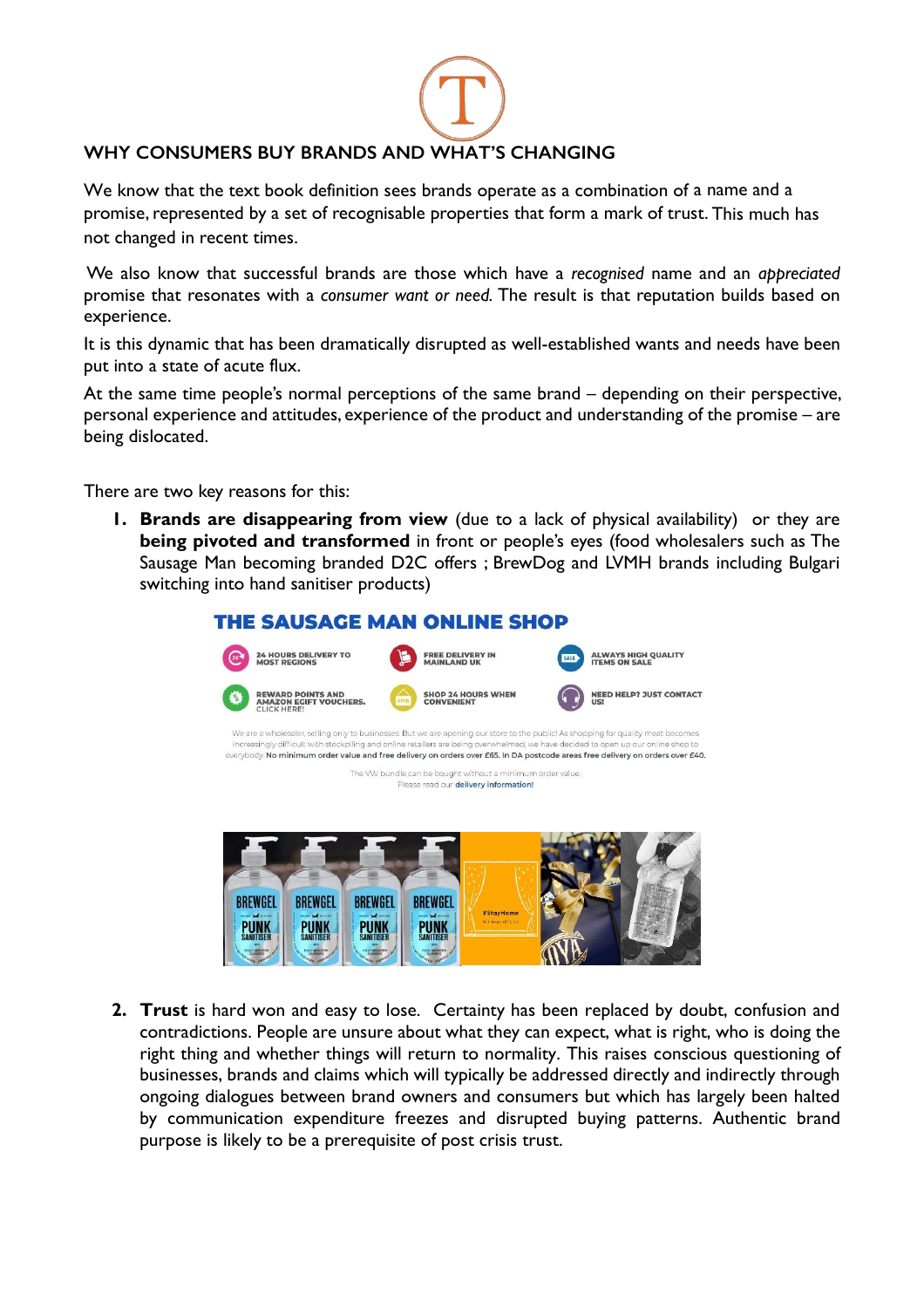

The concern for brand owners is that, for as long as the hiatus lasts, continuity is being lost. This is because the key components of brand success, Fame and Force, require momentum and consistency to have the effect of embedding memories that drive buying behaviour by creating the condition for *people to* think of a particular brand and feel positive about it when they want to buy something similar.

The decay in mental availability and memorability is a result of brands disappearing from view, of seeing less or no advertising or fame building communications buzz and reduced presence. The diminution of distinctiveness is inevitable as brands fade, lose their salience or relevance and possibly reliability and trustworthiness.

Brand buying is a habit. Breaking the habit (or having it broken by events) is likely to reduce market penetration – fewer buyers means a smaller brand. The harsh reality of the current crisis is that brands, however habitually purchased in the past, however regular their so called loyal buyers were, will have to rekindle their relationships before competitors step in to fill the gap.

Some brands will have acquired buyers during the crisis – being substituted whilst competitors are out of supply or being settled on as a compromise. This new trial opportunity is a potential ongoing gain assuming the product or service has delivered well – keeping these new brand buyers is the alternative to being on the losing side of the penetration equation.

## **THE MARKETING TASK EMERGING FROM THE CRISIS**

The key marketing task coming out of the crisis is the same as it ever was, to rekindle old embedded memories and generate newly established and positive experiences of the brand.

Time and timing is of the essence. Waiting is not an option; if brand owners spend money sooner rather than later, and whilst others sit on their hands, they may find activity is cheaper to buy. The result is those brand owners will be closer to realising a return on investment as competitors are trying to catch up.

It is well document (by Les Binet and Peter Field amongst others) that brands respond to advertising in both the **short term** and **long term**.

**Short term Activation** campaigns drive awareness and rational consideration and have a short term one off effect. These effects can normally be seen within the campaign period and disappear within the same timeframe. They can show efficient short term ROI in normal times and in a post crisis situation they may be the fastest route to regaining buyers, to achieving short term trial and squeezing out competitors.

**Long term Brand Building** campaigns drive brand attitude shifts and are baked into memories for ongoing decision making. They build Fame for brand's Force characteristics and can result in future behaviour change and ultimately higher prices and greater profitability.These campaigns work in their own right (usually in a minimum of a 6 months timeframe, and decay slowly) and also have the added bonus effect of making activation campaigns work harder. These campaigns represent an immediate investment opportunity for ambitious brand owners.

Whereas cutting spend is inevitable if cash is in short supply it must be recognised that this also has an impact beyond the saving – it is not a zero sum game. On the assumption that the spend was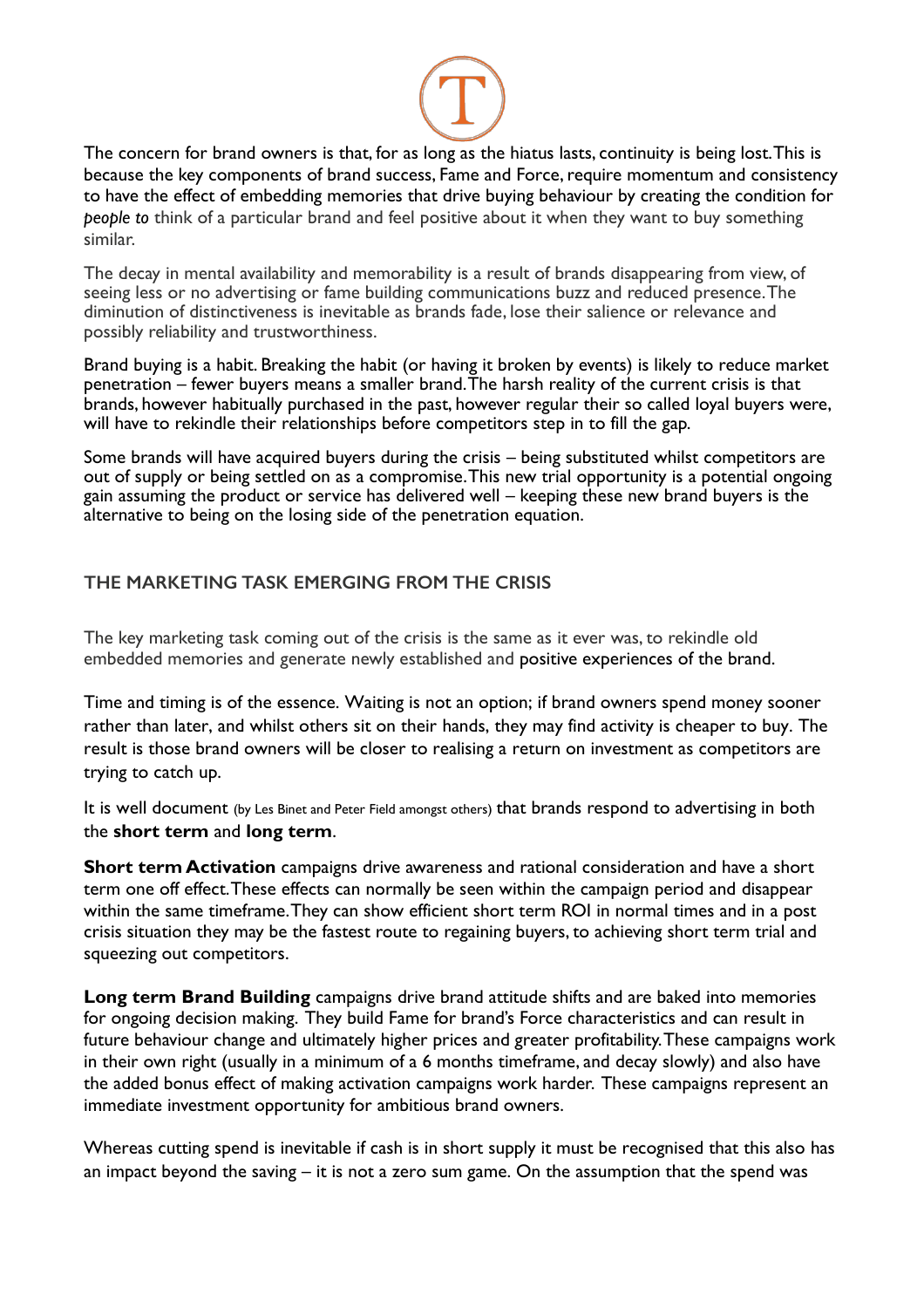

believed to be effective when it was originally earmarked, removing it must have a negative impact. If it doesn't what is the point of marketing?

If competitors are cutting their activity the effect of any spend is likely to be multiplied as share of mind is more easily accessed. Timing is of course important and getting the tone of voice right is critical – but being out there when others are not is a rare opportunity and is not to be missed.

Byron Sharp (author of How Brands Grow) has another view – if you don't have the luxury of unlimited funding and assuming you are not able to demonstrate that your advertising works (and according to historical research most media spend is probably ineffective), rather than focus on increasing budgets you could concentrate on increasing effectiveness. In other words, spend more time testing and proving that copy and media plans work as they are intended and increase your pound for pound rate of return.

# **BRAND BUILDING AND ACTIVATION ARE DIFFERENT THINGS**



Adapted from IPA/Binet&Field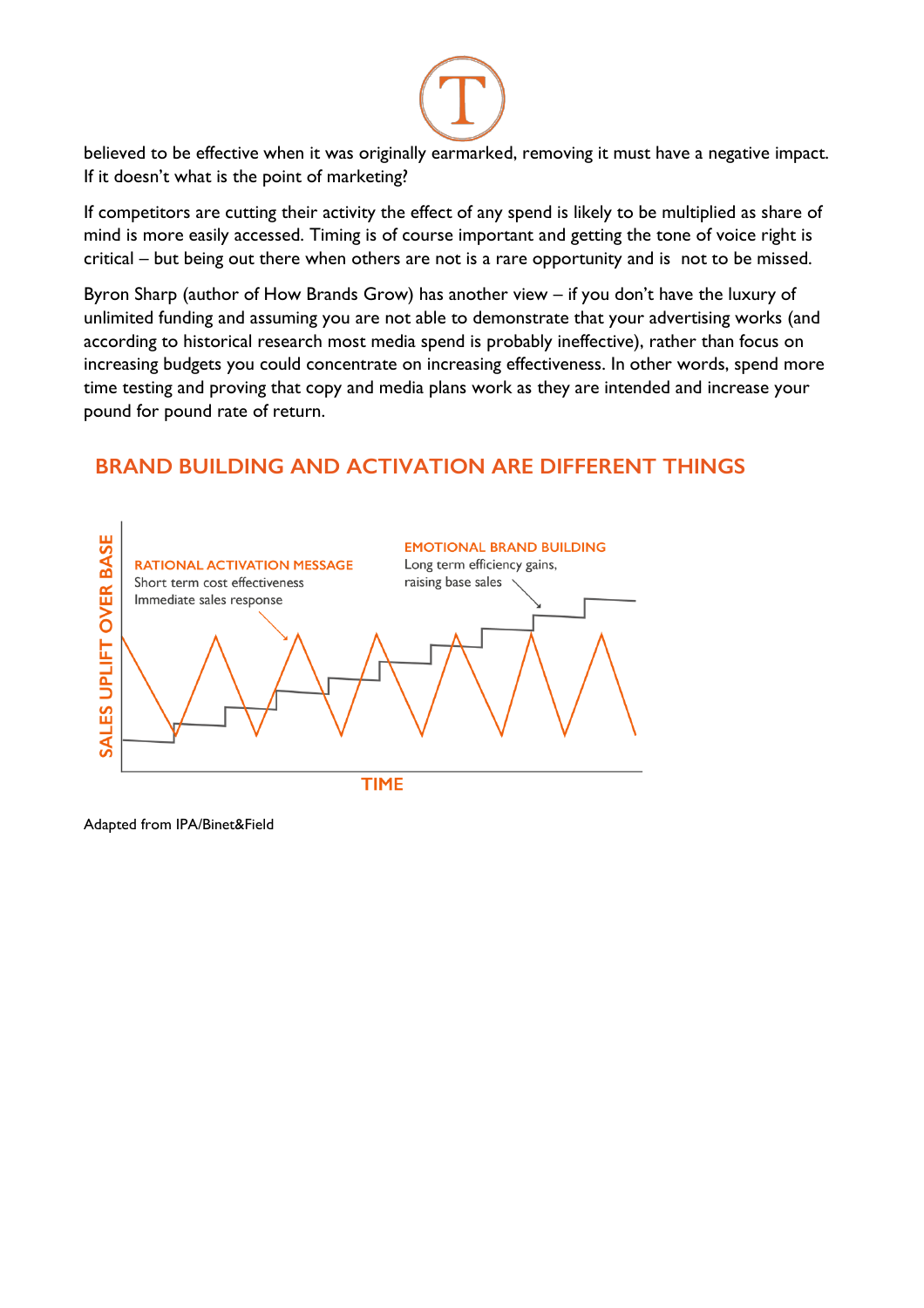

# **THE NEW LANDSCAPE IN 25 IDEAS**

We don't know when a new landscape will emerge or how it will be characterised. We can however use our judgement and experience to outline potential shifts and their implications for brand owners. What follows is therefore not so much a set of predictions as a long list of ideas for consideration, to think constructively about the future and look for growth opportunities rather than just deal with present dangers. These ideas and thoughts are interrelated, overlapping and sometimes contradictory. We have not themed them, nor do we suggest they are equally profound.

Our tip for using trends and scenarios like these is to work through them, use them to stimulate the creation of more, and then ask 3 questions:

- 1. Is this **relevant** to our business do we need to acknowledge it as a factor?
- 2. Should we **embrace** it immediately, **observe** it for now, or can we afford to **ignore** it?
- 3. If we are embracing it how, what and when are we going to **do something** to tackle it?
- 1. What if there is a post lockdown **Leisure Boom?** Assuming this is an event and not a gradual process, eating and drinking out, neighbourhood BBQs and outdoor events : impromptu gatherings and hastily arranged shows (possibly wrapped up in a tribute to virus victims and key workers) are likely to create short term spikes in behaviour, but may live long in the memory.
- 2. Might we see **more Cooking at Home?** Perhaps some of this enforced behaviour will stick. It's a reasonable bet that some people will have found new skills and enjoyed the art of home cooking and will continue to spend some of their time expressing themselves in the kitchen (albeit slightly less often than during the lockdown). Whilst others may be hungry for a return to prepared food and the lure of fast casual restaurants some will inevitably stick with lower cost home cooking, not least because of economic factors or a hangover of social distancing.
- 3. Does the shift to online shopping mark a further step towards a **diminishing Big Retail sector**. Will out of town superstores, standalones and department stores become even less frequent a destination, continuing to be replaced by experiential malls and a resurgent leisure based high street? Will more household names go to the wall leaving the gap to be filled by new concepts, convenience and collection focused, across all sectors?
- 4. Is **Value for money** likely to be the step changing attitudinal shift that endures. Whilst discount shopping is already embedded, there is a new reality – not just smart shopping for its own sense of satisfaction but also out of economic necessity.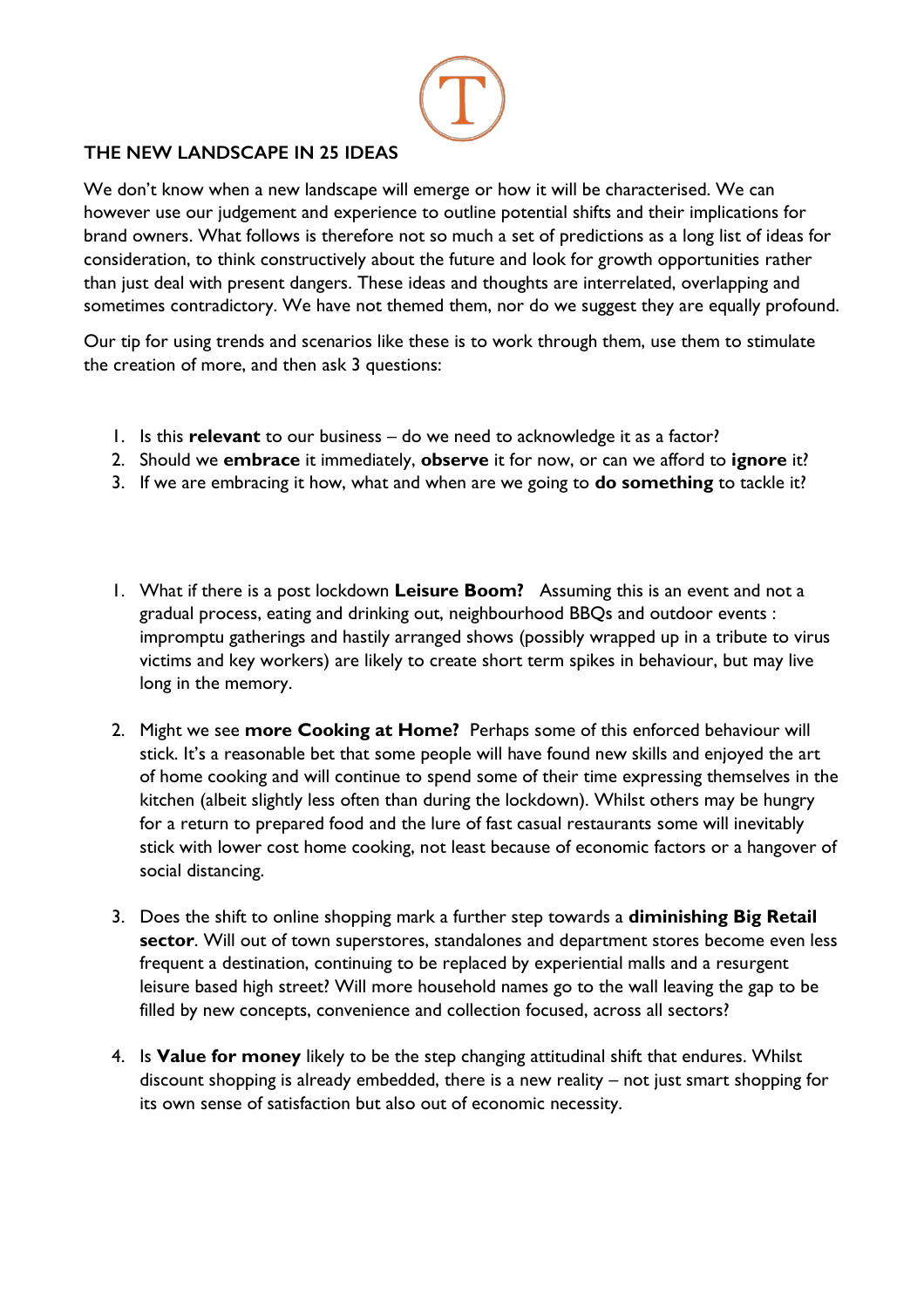

- 5. Is E**fficiency** the new indulgence? It is possible that many people will shift their shopping behaviour to an "as and when necessary" approach. The big shop was a very pre 2020 behaviour for many – it may not return for some time as convenience is replaced by efficiency: reduced outlays , reduced stockholding at home, a sense of make do and don't over do it. Put it another way, are we heading back to an age of self-inflicted frugality?
- 6. Can **Growing Your Own, DIY, Make Do and Mend** be a positive choice? Getting by is different to taking back control; enjoying simple pleasures is not the same as being able to afford little; fixing and creating might be a sign of status not insecurity. Parts of the economy will be squeezed in any after crisis scenario run by analysts and cutting back is the assumed response. However, positive choices are possible and if the post 2008/9 World Financial Crisis inspired return to tradition exemplified by the Bake Off boom is anything to go by there could be much more of that to come.
- 7. Will **Premium Treats** prove recession proof again? The likelihood is those that want them will still buy into premium and indulgence based offerings – providing of course that they deliver on the "worth it" equation. Pricing research suggests that the biggest issue here is relative pricing rather than absolute prices – the risk of opening up a price gap and leaving a lower or mid-market entry point ready for exploitation. If the product or service can be replicated or closely matched, the new economic reality will mean switching behaviour is likely to be endemic.
- 8. Will big national, international and global corporates come under pressure from **Local Sourcing**? We can assume safely that local, human interest stories around producers will have great and growing traction. The impact of poor supply, concerns about security and sustainability and a desire to keep things close to home are natural responses to the trauma of the rationing crisis. "Keep it local, support local businesses" will never have been more visible rallying cries especially as we approach another Brexit deal deadline.
- 9. Why shop at all? The enforced convenience during lockdown of ordering **online, subscription services, click and collect or delivery on demand** is likely to be something that people will miss. Now that more people have the app, the online account and the confidence that delivery and return works, the ceiling for this channel is likely to be well and truly smashed – for just about everything possible. There is an ultimate risk in this that brands could be diminished or even disappear – delivered food and takeaways in particular have become dish led with the app being a portal brand. Keeping visible in front of consumers, being badged and having a distinctive product will be necessary to avoid the commoditisation of whole sectors.
- 10. Who needs a middle man when we've had **D2C**? Whilst aggregators and the mega market places may do a job for those driven by the ultimate one stop shop, others may have learned the joy of cutting out the middle man. As people have had to get creative and compromise or solve their own supply problems, a new Direct To Consumer opportunity has arisen cutting out the role of intermediaries and retailers and going direct to source.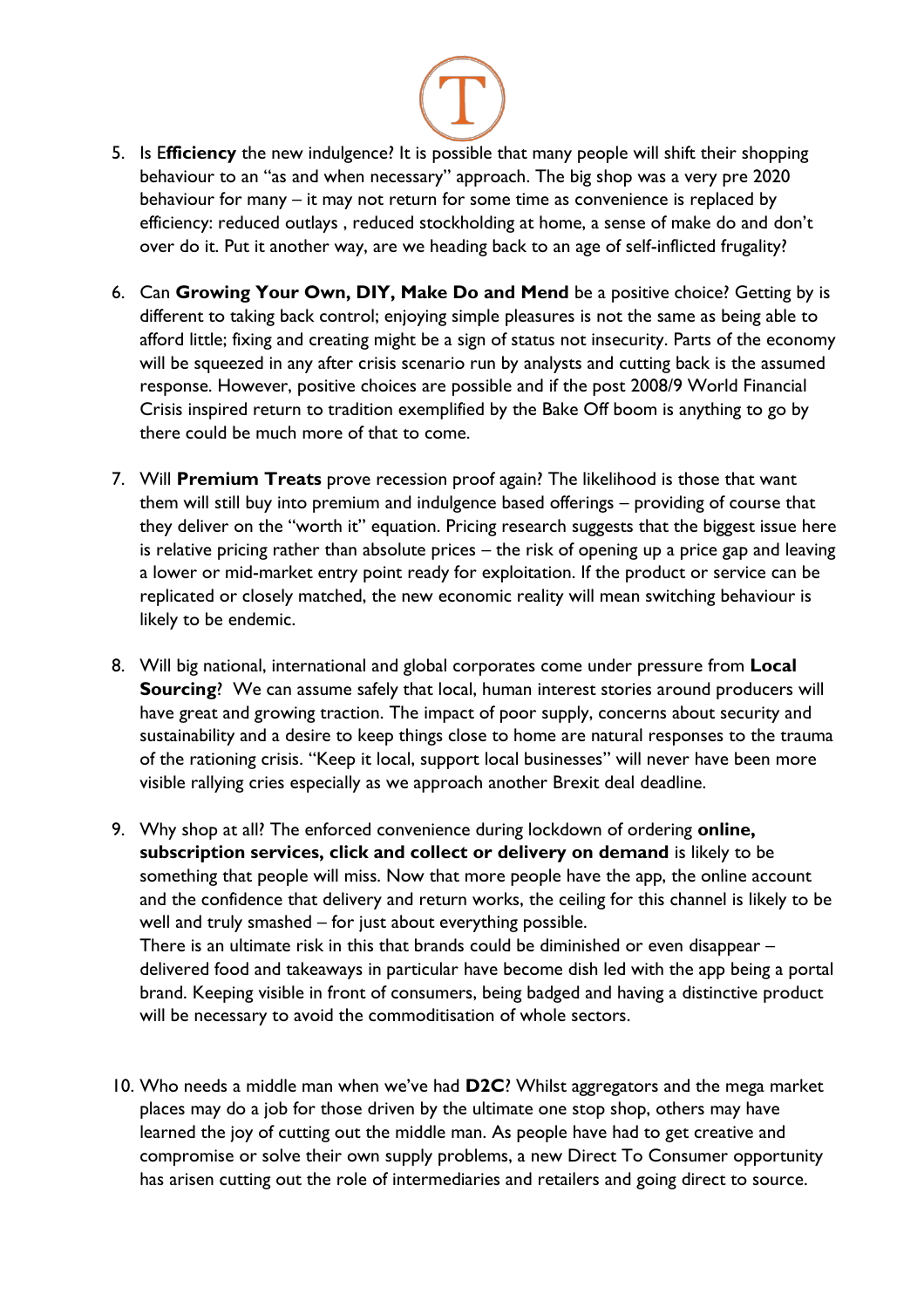

Some of this may be a throw back to the old days of local deliveries from the baker, the butcher and the greengrocer. But expect a new wave of restaurants as shops, distilleries as personal bar tenders , farmers as greengrocers, makers as made to order suppliers.

- 11. **Working from Home** as the norm not the exception? There is likely to be a split jury on this – those for whom being confined to four walls has been as agonising as it has been liberating to others. New home based consumption is likely to be on the up at least in the short term but with the provision of effectively enabling technology, a desire for business owners to manage overheads there is likely to be an ongoing phenomenon of the video call accompanied by a slice of toast and daytime TV.
- 12. **A shift in working style?** Whilst people will perhaps call a halt to entrepreneurial dreams of self employment in the uncertain short term, there is a possibility of a boom in the online gig economy for professionals. Once limited to reverse auction sites for design services and content writing, it is quite feasible for people to have more side hustles than when they are under office supervision – and a greater desire to offset the risk of being beholden to one corporate employer.
- 13. **A Dash for the Suburbs?** Uncool or unaffordable whilst the growth of city centre apartment dwelling expanded during the last decade, anyone trapped in a small flat during lockdown will more than once have expressed a longing for open spaces, a spare room and somewhere to take the air.
- 14. Now wash your hands have we bred a new sense of **Trust and Distrust** of each other? A new intensity of hygiene but also physical distancing, swerving people in the street, pulling away from others in store could become habitual. Implicitly this will lead to a greater sense of self preservation, of inward focus. However, individualism is contrary to heightened perceptions of care and consciousness of the vulnerable: we should expect more communities, groups, associations to provide a sense of belonging – and these will be the province of brand owners wanting to stay connected and be good corporate citizens in equal measure.
- 15. Will we see a further explosion of **Health & Wellness** concepts? Already the hottest or trends the next stage is perhaps a move on from a "looking good" version of health into "stronger and fitter" for its own sake not the Instagram feed. The fight not flight mechanism has kicked in like never before during the crisis – even a vaccine is unlikely to make people feel invincible.
- 16. Will we **Connect over Food** in bigger numbers? Restaurants were full of couples tables of 2 dating, catching up, celebrating and just being. Once the log jam breaks can the sense of community embodied in social media, zoom pub nights and extended online House Party events be brought to life by large groups of friends eating together? Will the new restaurant environments that come back from furlough break through from the quick drink, a bite and a turned table to be viable as a sharing place, meeting points and truly social spaces built around a 2 hour meal?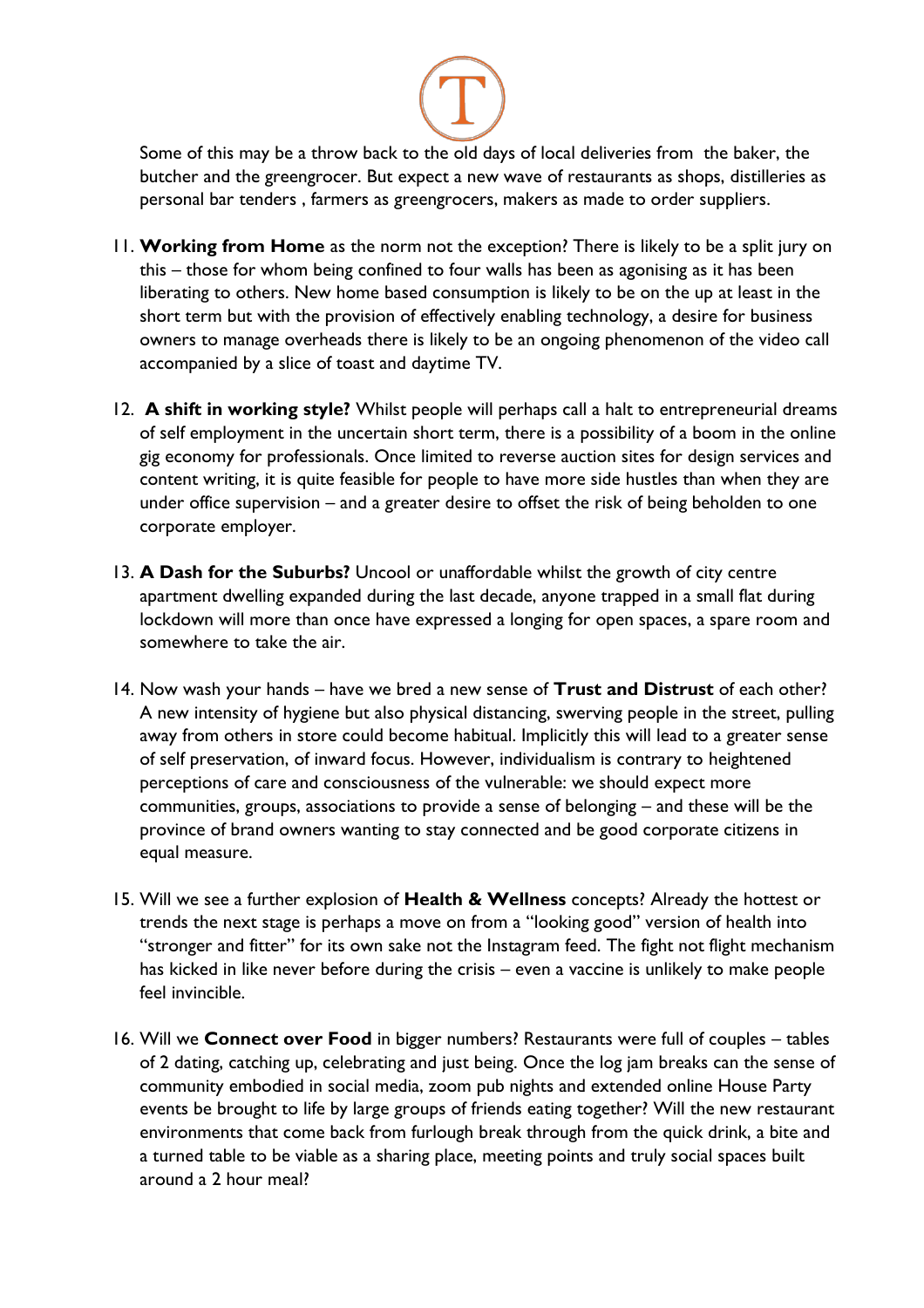

- 17. Are we heading for a R**eduction in Big Ticket** investments? Property was already a stretch for the under 30s, possessions such as cars (via finance schemes) and even big holidays (including of course cruises) may be out of reach, difficult to finance or just off the agenda. At least for the next year or so.
- 18. Has isolation created an even greater desire to **Be Together**, by any means? Humans are by nature sociable, at any age. The boom in events, festivals, gatherings and communal happenings was well established pre 2020. The absence of these from the calendar could lead to three outcomes: return to the original plan; new, bigger, better and more exclusive; more, smaller and open to all. Standing out from the crowd is harder when the crowd is bigger so brand owners will need to find ways to join in or reinvent the event, so they are not left out.
- 19. Is **Virtual Experience** becoming real**?** Technology has become an enabler of experience and connectivity beyond the confines of click to order and the gaming community. We should expect more live streaming of everything, with or without augmented reality, as a way of giving direct access and involvement with all aspects of life, work and leisure including makers, retailers, healthcare, events and tutorials. Brand owners can assume a variety of roles within this – host, content provider, sponsor – and bridging the gap between the tangible and intangible aspects of brand experience will be facilitated more rapidly as a result of whole new cohorts of people adopting the screen for more than search and social media.
- 20. Can consciousness about wellness extend to seeking out more **Healthy Environments**? The climate crisis has been starved of oxygen in the short term, but concerns about pollution and air quality, restricted access to wildlife and nature, and frustration about the sustainability of eco systems is closely related to a sense of a sick planet vulnerable to viral transmission as unintended consequences of the benefits of mobility and urbanisation. Brands that **connect** with this need by supporting or championing this agenda will be on message, but those that **deliver** it through practical initiatives like living walls, cleaner and more sustainable manufacturing, and radical supply chain solutions are likely to be the winners in every sense
- 21. Is this a tipping point for **Data Sharing** ? The benefits of data driven insights can not have been more central to the crisis discussion. Concerns over privacy (both in terms of freedom and hacking risk) will not go away, but the power of monitoring, mapping and modelling for the greater good has inspired awe. The deal here always has been and will be the deal itself: when people understand the benefits of sharing they can weigh up merits of participating. If brand owners can now get beyond owning the mechanism and shift the equation in favour of the owners of the data – the customers themselves - there is a new prospect that they may see what's in it for them and open up.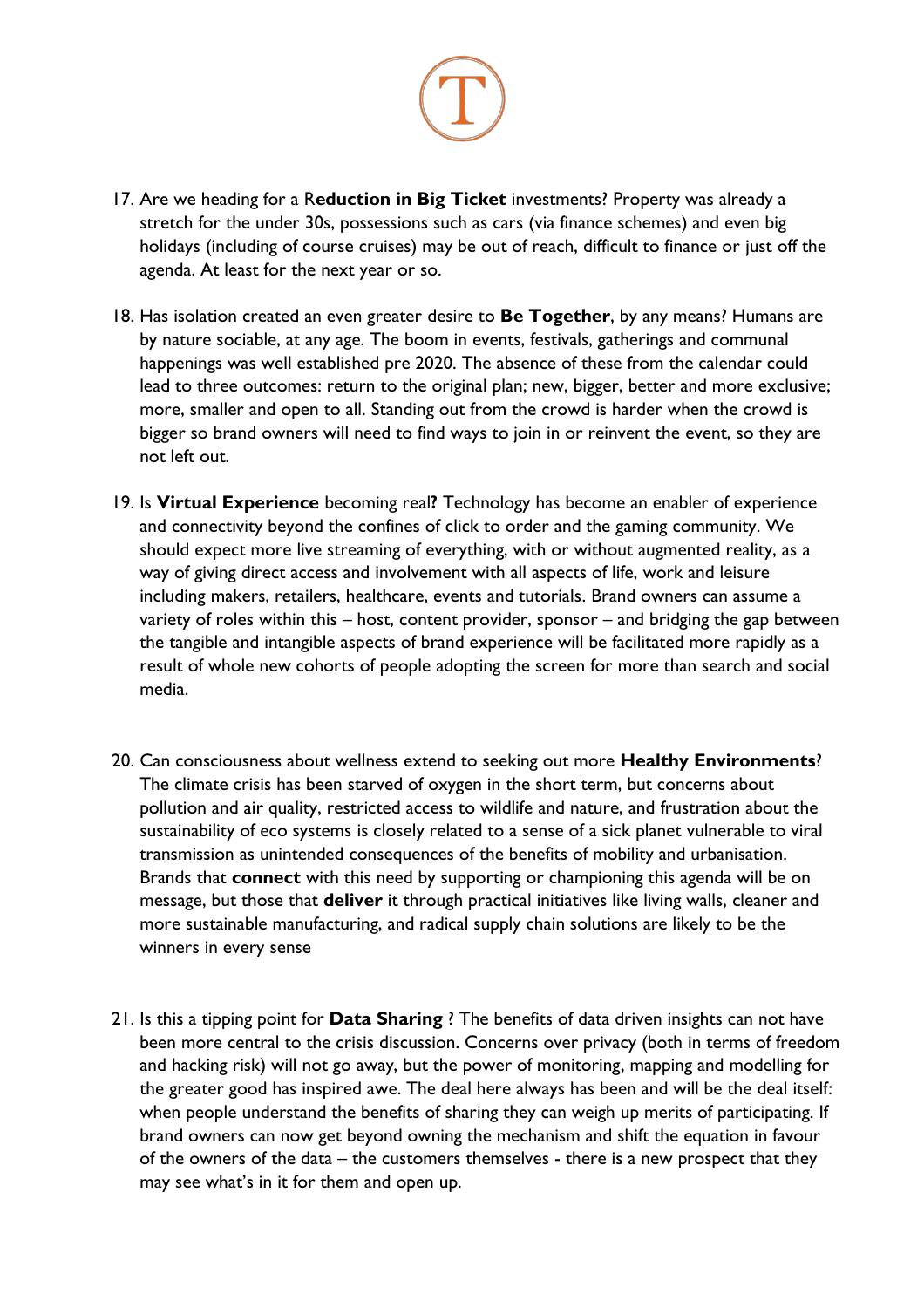

- 22. Have we seen the end of any stigma around **Mental Wellbeing**? The scars from the crisis will be varied, deep and borne by many from all walks of life. This need not be about being seen to be doing the right thing, but simply just doing things right. Proactively dealing with this in a natural, unselfconscious and collaborative way will allow everyone to engage all of their emotions, vulnerabilities and contradiction when dealing with their wants and needs.
- 23. **Generosity** may be the new competitive opportunity. The trend has been in this direction since the last recession and has come to the fore with acts of personal bravery and corporate altruism – as people seek not only a sense of community but the positive reassurance of good news stories based on a human desire to give and receive with good grace. These experiences are more engaging, affirmative and memorable – all characteristics of successful brand relationships.
- 24. **Virtual Assistance** is no longer weird? If people have had to get used to displaced conversations, screen to screen sharing, and online everything perhaps there will be more – support, bots, personal services of all sorts. Assisted buying choices, service options and dynamic comparisons could be embraced sooner rather than later as people use the tech to enhance their lives through assisted convenience.
- 25. When we say we have purpose don't we just mean we are **Being Human**? Simon Sinek's Start With Why (adapted below) is all about the power of connecting with human stories. People buy people is a cliché for a reason and being straight about true beliefs and strongly felt motivations is why people do heroic things. A post crisis world will be looking for humanity in everything – and brand owners who have real stories and a **why?** that people can connect with is a fast route to engagement and admiration.



People engage with *personal* stories more than anything else.